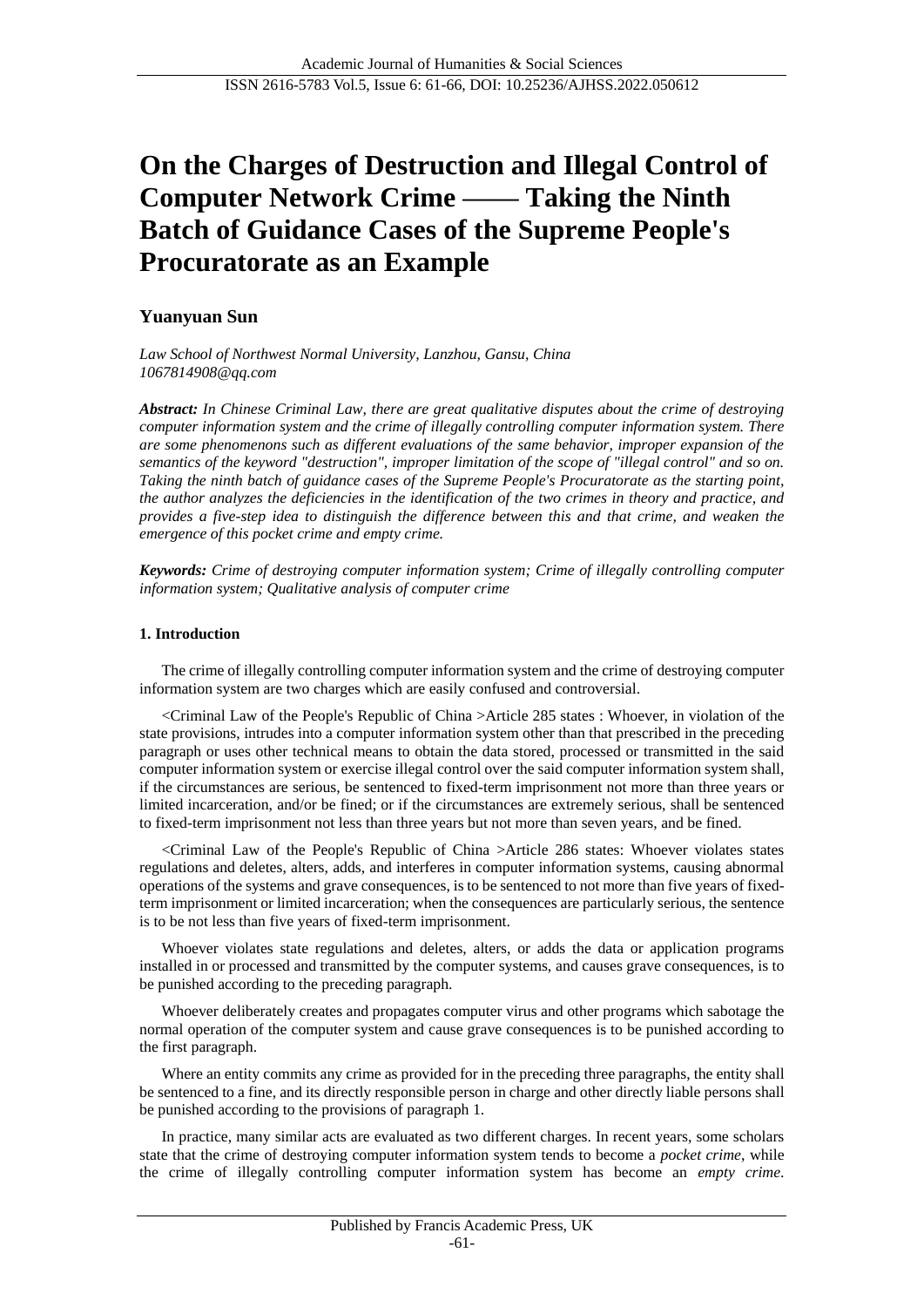Fundamentally speaking, this is due to the careless definition of the two crimes in the criminal law, no particularly clear difference, and no further elaboration of the judicial interpretation. At present, only the Supreme People's Procuratorate has issued some guiding cases to guide practice. Through the further analysis of Supreme Procuratorate guiding cases No. 34 and No. 35, it is found that the prosecution cases do not fundamentally point out the difference between the two crimes, but only one thing and one explanation. At the same time, the qualitative nature of the case is still worth discussing. Therefore, this paper makes reflection and dialectical analysis on the supreme prosecution cases from the following aspects, and puts forward new practical discrimination methods.

From the intention of legislation, the crime of illegally controlling of computer system is a new crime in the criminal law amendment (VII). In order to solve the problem of use theft of computer information system, that is, for some people who do not carry out relevant destructive acts after invading the computer information system, they are the acts of making profits by controlling the computer to carry out specific operations. At the beginning of its establishment, it has its necessary significance, which should be different from the crime of destroying computer information system. The confusion in practice is mainly due to the improper expansion of the semantics of "destruction", the improper restriction of the scope of "illegal control" and the concurrence of legal provisions in the constituent elements of the two crimes.

#### **2. The boundary between illegal control, destruction and serious consequences**

Although there is no interpretation in the judicial interpretation, there are three usual situations of *illegal control*: the victim is completely unable to log in to the computer information system (completely exclusive); Can log in to the system, but cannot make corresponding operation according to will (partial exclusivity); You can log in to the system, and the use is not limited, only the system is remotely controlled (non exclusive). In practice, it is easy to appear restrictive interpretation, that is, only when the defendant's behavior completely excludes the victim's use of the computer information system can it be regarded as *illegal control,* and those partial exclusive and non exclusive illegal control behaviors are classified as the crime of destroying the computer information system due to the necessity of imputation, resulting in the abuse of *destruction* and the overhead of *illegal control*.

To what extent does *damage* in the first paragraph of Article 286 of the criminal law mean? Further, are there any restrictions on the object of destruction? The author thinks that three points need to be met at the same time: the object of destruction is the key data, the key function of the computer information network is infringed, and the result reaches the degree of unable to operate normally.

For example, for Taobao's evaluation website, buyer evaluation is the key data (Supreme Procuratorate guiding case No. 34 :The defendant Zeng Xingliang teamed up with Wang Yusheng or used chat social software alone, pretended to be a young woman and chatted with the victim, lied that his apple phone could not log in to icloud (cloud storage) due to failure, asked the victim to log in on his behalf, and tricked the victim to log out of the original ID on his apple phone first, and then log in with the ID and password provided by the defendant. Subsequently, Zeng and Wang immediately logged in to Apple's official website with the new ID and password on the computer, modified the victim's mobile phone settings by using the relevant functions of Apple mobile phone, and modified the password of the ID by using the "password protection problem", so as to remotely lock the victim's apple mobile phone. Zeng and Wang then contacted the victim with online chat software on their personal computers and asked for money on the condition of unlocking. In this way, Zeng Xingliang committed 21 crimes alone or in partnership, involving 22 Apple phones, locked 21 Apple phones and claimed a total of 7290 yuan; Wang Yusheng participated in 12 crimes, involving 12 Apple phones and 11 Apple phones. He claimed a total of 4750 yuan), and evaluation is the most important function of the website, However, deleting comments does not make the website be unable to operate normally (the website can still be accessed without exception). Therefore, the problem of the highest inspection example No. 34 is that the third point does not meet the concept of destruction, but it is characterized as the crime of destroying computer information network. For mobile phones, passwords are the key data (Supreme Procuratorate guiding case No. 35), the correct password can be turned on, and turning on and unlocking is a necessary condition for a mobile phone to realize its functions, so the password can also reflect the important functions of the mobile phone. Changing the password can indeed cause the phone to not work properly (unable to unlock). Therefore, it meets the composition of destruction.

On the contrary, for Taobao's evaluation website, the password may not be the key data, because only the password can not reflect the function of the computer information system and evaluate the function of the website; For mobile phones, photo albums are not the key data in this computer information system.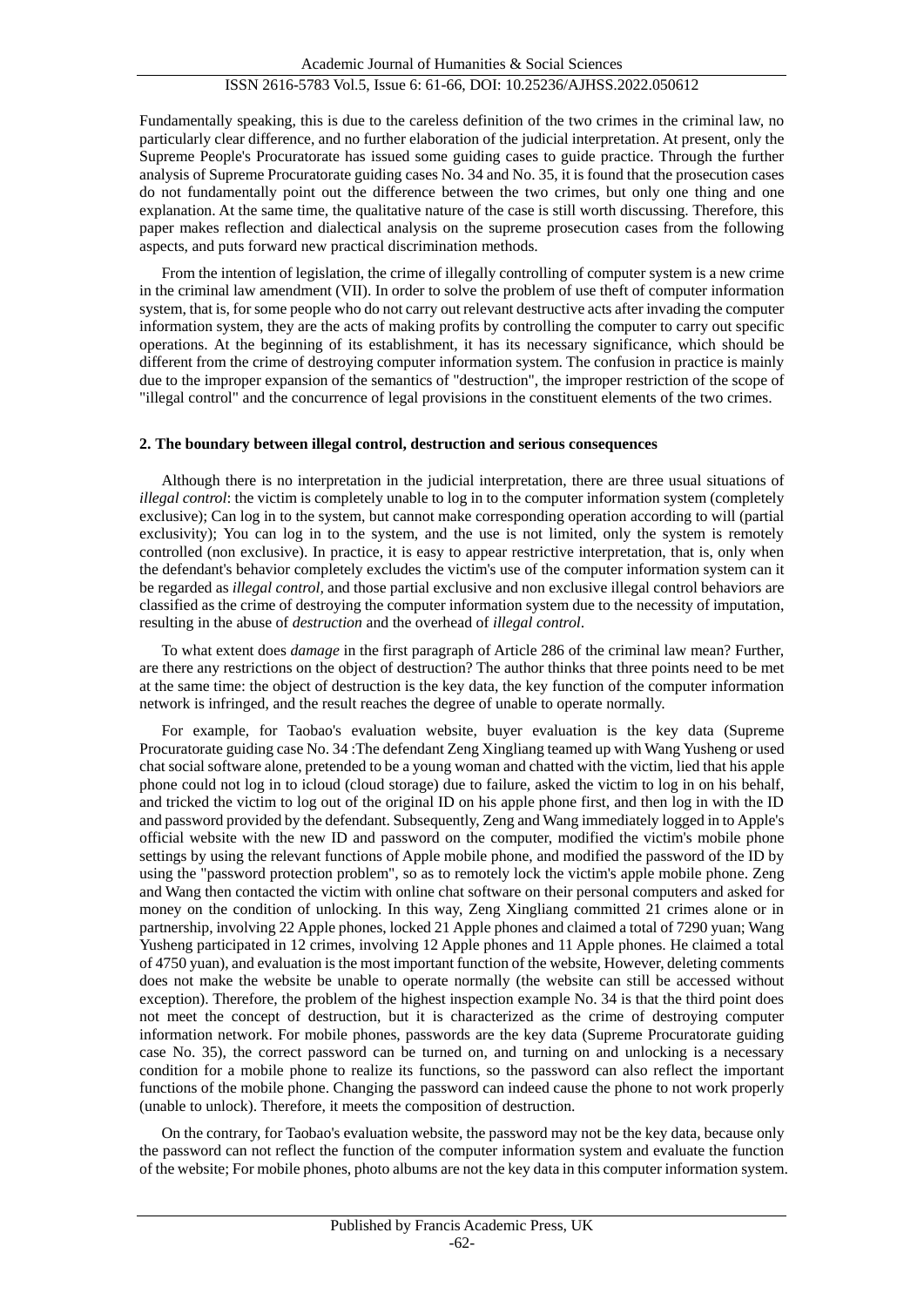## ISSN 2616-5783 Vol.5, Issue 6: 61-66, DOI: 10.25236/AJHSS.2022.050612

Whether it is the key data should be judged in combination with the nature and function of the specific computer information system. Whether it can not operate normally is also based on the purpose and value of the computer information network, which can not be generalized. In practice, these three aspects are prone to expanded interpretation.

How to understand the *serious consequences* of Article 286 of the criminal law? In terms of the object of crime, the three modes of behavior are respectively aimed at the functions of computer information system, the data and applications stored, processed or transmitted in computer information system and computer system. *Serious consequences* is a necessary condition for the criminalization of the three ways of behavior. The author believes that, as different clauses in the same law, the extension of the word *damage* is small and the extension of the word *serious consequences* is large. The consequences are not limited to economic loss and personal injury. All acts with objective infringement in the legal sense will produce consequences, and the meaning of *serious* is flexible. There are two main bases for a certain behavior to be included in the interpretation path of the crime of destroying computer information system: one is to reduce the standard of *serious consequences*, and define the situation of no obvious consequences, only potential consequences, incalculable consequences or low correlation between consequences and computer information system security as *serious consequences* in the crime of destroying computer information system. See Luo Lu's case of destroying computer information system for details. In this case, the defendant deleted the scores of 9991 candidates by illegally logging in to the information technology grade examination website of primary and secondary schools in Jiangsu Province, which is in line with the deletion of data in the computer storage system in paragraph 2 of Article 286 of the criminal law. The focus of the court trial dispute is whether it constitutes *serious consequences*. The defender believes that it does not constitute damage to the information network, and the website can still operate normally, so it does not belong to *serious consequences*. It can be inferred from common sense that in the official examination, the destruction of the normal examination order and process will have a significant impact on the society. Moreover, the examination results are the key data for the examination website, which of course belongs to the category of *serious.*

#### **3. The relationship between the two crimes and the concurrence of legal provisions**

The clear concept only delimits their respective scope, but does the comparison of the two phases produce intersection or no overlap? Is it necessary to destroy the functions or data of the computer information system in order to control the computer information system? Or as long as the functions or data of the computer information system are destroyed, it is impossible to establish the crime of illegally controlling the computer information system? In other words, are they exclusive, mutually exclusive and independent behaviors, or are they inclusive or cross competitive?

Some scholars believe that there may be the possibility of nesting among diversified computer crimes, and the illegal control behavior may show the behavior of deleting, modifying and adding data in practice.

The criminal law stipulates that destruction is caused by deletion, modification, addition and interference, and there is no other revealing behavior. In order to achieve the result of control, these four behaviors are inevitable in the process. Whether it is aimed at the functions of the computer information system, the deletion, modification, addition and interference of the data and application programs of the new computer information system, or the dissemination of computer viruses and other destructive programs, it is an unauthorized operation behavior beyond the authority, and these behaviors themselves will affect the use of the computer information system by the relevant obligees, It is difficult to say that these behaviors are not a control of computer information systems. Therefore, from the objective elements, there are competing parts between them. In terms of results, the degree of control should be less than that of destruction, and control may not produce destruction, but the premise of destruction is control (refer to the analysis of three possibilities of control: complete exclusivity, partial exclusivity and non exclusivity). This view can also be proved by comparing the range of punishment: destruction corresponds to fixed-term imprisonment of less than five years or criminal detention; If the consequences are especially serious, he shall be sentenced to fixed-term imprisonment of not less than five years. Illegal control corresponds to fixed-term imprisonment of less than three years or criminal detention, and shall also or only be fined; If the circumstances are especially serious, he shall be sentenced to fixed-term imprisonment of not less than three years but not more than seven years and shall also be fined. Therefore, the two crimes also overlap to some extent, which is related to the seriousness.

Based on this, there is a concurrence of legal provisions in the constituent elements of the two crimes. Furthermore, it belongs to the absorption relationship, that is, when the connotation of one criminal fact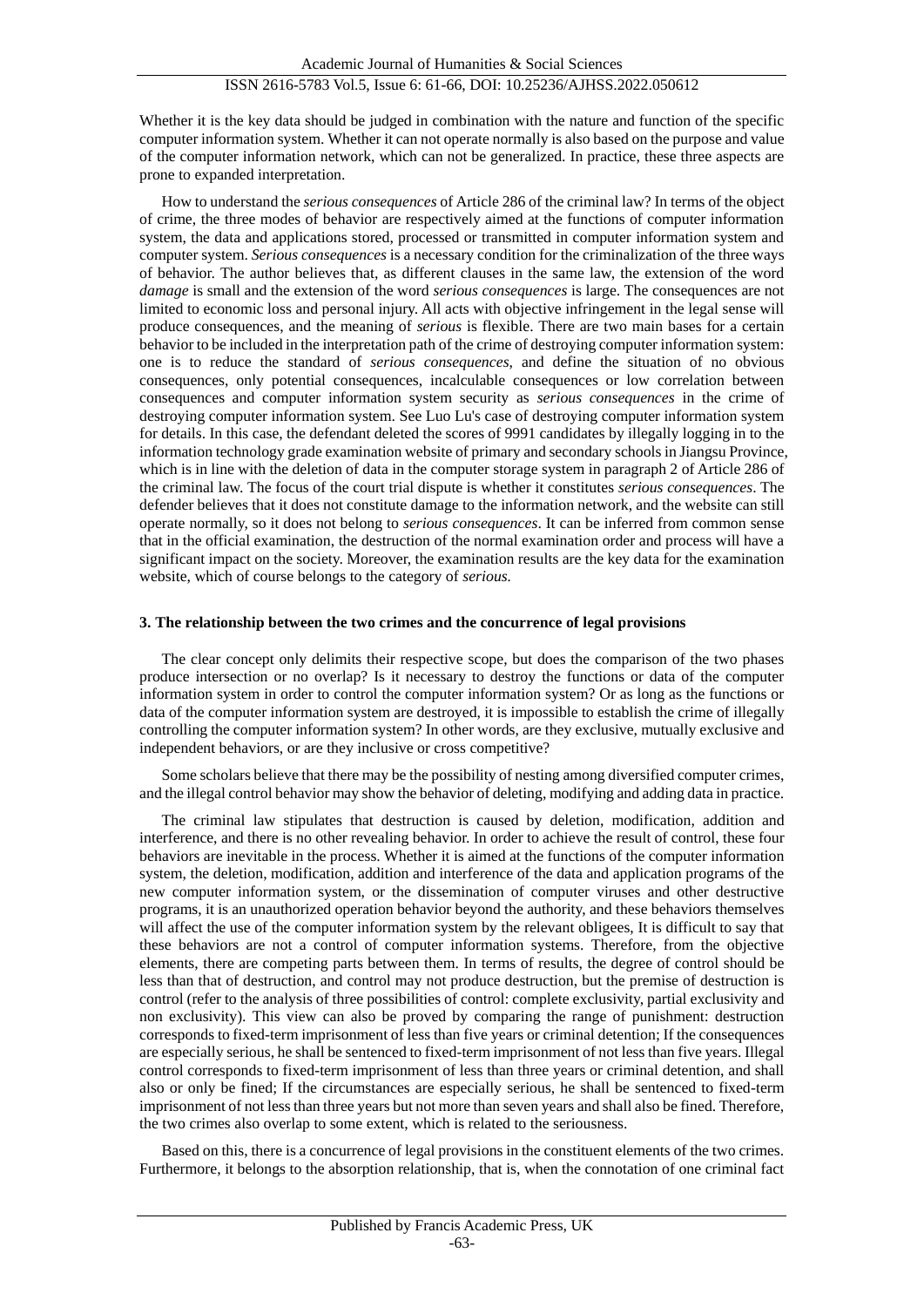## ISSN 2616-5783 Vol.5, Issue 6: 61-66, DOI: 10.25236/AJHSS.2022.050612

includes the connotation of another criminal fact, the latter has been included in the former, so the former is absorbed. Taking Supreme Procuratorate guiding case No. 35 as an example, when modifying or deleting the data in the computer information system leads to the behavior that the oblige cannot use normally, whether it is defined as the crime of destroying the computer information system or the crime of illegally controlling the computer information system is controversial in practice. Locking other people's mobile phones by modifying account and password, thus depriving others of the right to use, is an illegal control behavior, which is in line with the crime of illegal control of computer information system. However, at the same time, the ID account and password of Apple mobile phone are part of the functions of the computer information system in the form of data. The locking behavior of modifying the ID account and password directly leads to the failure of the operating system of the whole mobile phone, which is also in line with the criminal composition of the crime of destroying the computer information system. The principle of treatment is that emphasizing the law is better than neglecting the law. When there is a destructive behavior, it is recognized as the crime of destroying the computer information system. On the contrary, it belongs to the crime of illegally controlling the computer information system, which can better reflect the characteristics of the adaptation of crime and punishment.

The necessity of establishing a crime cannot be evaluated by the number of facts involved in the case. The reason why illegal control is established (combined with the legislative background) must have its considerable necessity. In practice, the difference between the two crimes is unclear and controversial. In essence, it is not because the two crimes cannot be distinguished, but the complexity of the facts of the case. When the defendant acted, he considered whether he could achieve the "ultimate goal" (money, reputation, etc.), but did not act in strict accordance with the difference between the constituent elements of the two crimes. Based on this, the concurrence relationship between the two crimes is completely normal.

## **4. Practical ideas**

For the identification of such computer information system crimes, we can follow this five parts: whether the object of the crime is the computer information system - what is the specific object of infringement - what is the data - whether the data is key data - whether it has caused damage / failure to operate normally / serious consequences.

First of all, the fundamental difference between computer information system crime and other types of crime lies in the object of crime. This step is to determine the large type of crime. Secondly, the computer information system is a large scope, and its functions include computer storage, transmission, processing, etc. the general crime is aimed at a part of it, which requires a specific analysis of the object of infringement. Furthermore, analyze what the data is and whether the data belongs to the key data for the computer information system. If there is key data, there must be non key data. The judgment standard is whether the deletion or modification has an essential impact on the system. Finally, whether the system can not operate normally or not, this step is to distinguish the confusing crime of destroying computer information system and crime of illegally controlling computer information system. The fourth and fifth steps are easy to be expanded and abused in practice.

In case No. 33, the Internet belongs to the computer information system, the specific infringement object is the router DNS setting, the data is the Internet user traffic, and the traffic is the key data for the profit-making website, resulting in the destruction of making the website unable to operate normally, so it belongs to the crime of destroying the computer information network.

In case No. 34: In order to seek illegal interests, the defendant lipinglong premeditated to modify the domain name resolution direction of large Internet websites, hijack Internet traffic to visit relevant gambling websites, and obtain a commission on advertising and promotion traffic of overseas gambling websites. On October 20, 2014, Li Binglong pretended to be a staff member of a well-known website and cheated the registered service provider of the website to obtain the management authority of the website domain name resolution service by forging the business license of the website company. On October 21, through his account registered on the domain name resolution service website platform, Li Binglong automatically generated the DNS (domain name system) resolution list of the secondary subdomain of the well-known website by using the relevant functions of the platform, modified the IP direction of the subdomain of the website, and connected it to the advertising page of the gambling website established by renting an overseas virtual server. At about 19:00 on the same day, Li Binglong's modification to the domain name resolution server of the website took effect, resulting in the normal operation of the website. At about 23:00, the well-known website resumed its normal operation after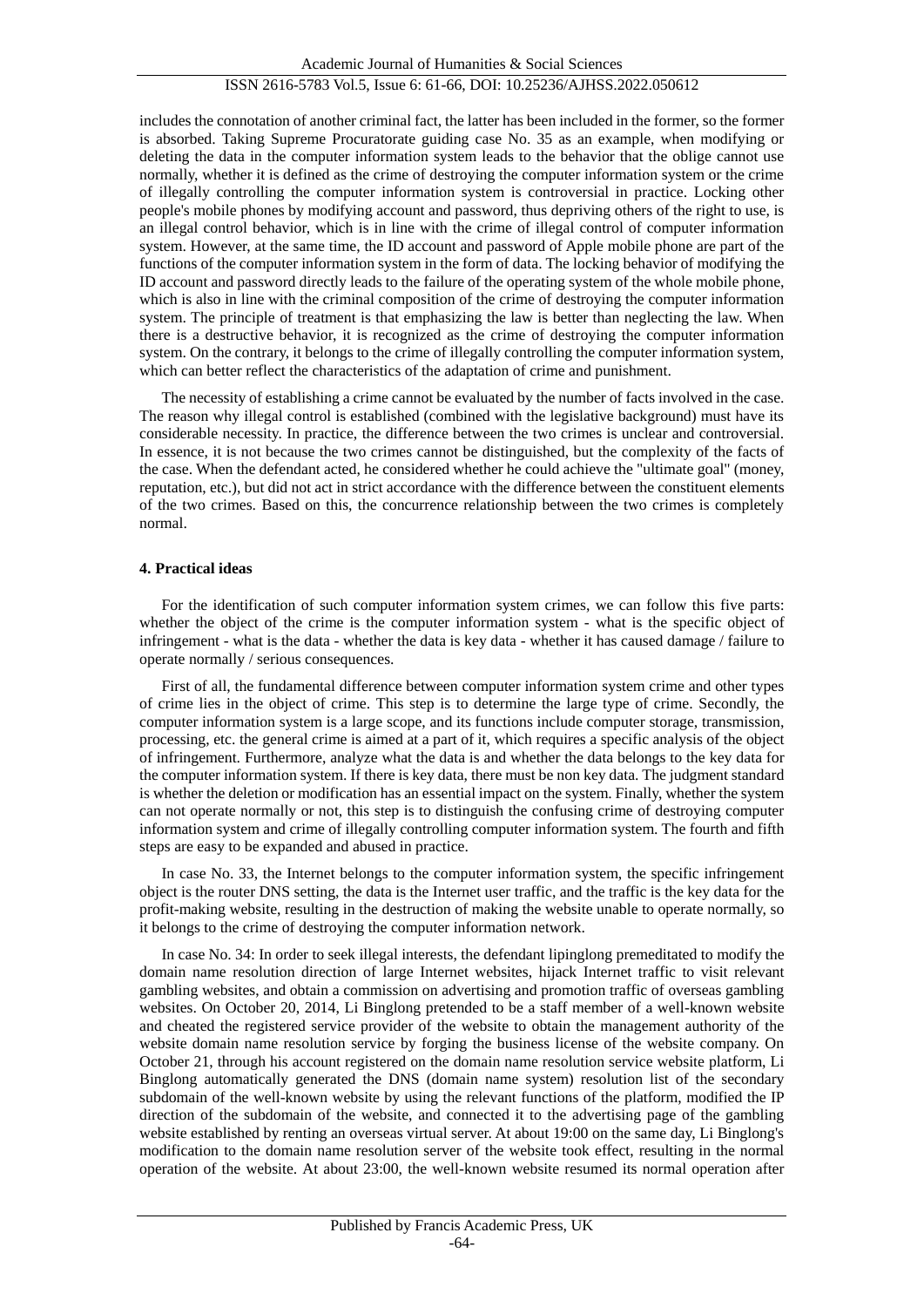technical investigation. On November 25, Li Binglong was arrested by the public security organ. At the time of the crime, Li Binglong failed to make a profit. the Internet belongs to the computer information system, the specific object of infringement is the internal evaluation system of the shopping website, the data is the buyer's comments, and the buyer's comments are the key data of the evaluation system, which has not caused the damage of *abnormal operation* (there is no problem with the use of the evaluation system). Therefore, the author's view is different from that of the Supreme People's Procuratorate, and believes that the case does not meet one of the five elements, Therefore, it does not belong to the crime of destroying the computer information system, and because the two crimes have the concurrence of absorbing laws, it belongs to the crime of illegally controlling the computer information system.

In case No. 35, the mobile phone belongs to the computer information system (refer to Article 11 of the interpretation of the Supreme People's court and the Supreme People's Procuratorate on Several Issues concerning the application of criminal cases endangering the security of the computer information system). The specific object of infringement is the apple mobile phone ID, the data is the mobile phone password, and the mobile phone password is the key data for the unlocking and use of the mobile phone. Although the mobile phone is controlled, However, it also causes the damage of unable to start up and normal operation, so it belongs to the crime of destroying computer information system.

Some scholars pointed out that the model of shortened two act crime is used to distinguish the two crimes, that is, to recognize the influence of the actor's subjective purpose on the objective result. It requires the perpetrator to have a specific purpose subjectively, but does not require the realization of the specific purpose. It is a form of crime in which the subjective elements are more than the objective elements and include the subjective elements of overflow objective elements. Its basic feature is that the complete criminal act originally consists of two acts, but the criminal law stipulates that as long as the perpetrator implements the first act for the purpose of implementing the second act, he will be punished as a crime (accomplished); If the perpetrator does not take the implementation of the second act as the purpose, even if he objectively implements the first act, he will not establish a crime (or only establish other crimes). The author holds a negative view on this. Whether there is the purpose of destruction or control is not only difficult to verify afterwards, but also violates the legal theory, especially in criminal cases, we should follow the basic principle of consistency between subjectivity and objectivity. Take a malicious mining case as an example: on June 4, 2018, the security management department of a company found that the server used by the company for daily business was running abnormally. It is suspected that the mining program was maliciously deployed by others and occupied the computing resources of the company's server. After internal investigation, it was found that the perpetrator used the company's intranet computer information system to compile the mining program, and took advantage of his work to log in for many times from January 26 to May 30, 2018, and deployed the mining program on the internal server in batches to obtain virtual currency. After investigation by the public security organ, it was found that during the period from January to July 2018, the perpetrator an took advantage of the convenience of operating and maintaining the internal server in the company, deployed the application through technical means, and exceeded the authorization to use the internal server of the enterprise to obtain virtual currencies such as bitcoin and Monroe currency, with an illegal income of RMB 100000. The subjective purpose of the perpetrator must not be to hope that the computer information system will be damaged. Once so, bitcoin cannot be obtained. However, from the objective result, if the function of the computer system is not damaged, it is impossible to illegally enter the system. Then subjective pushing objective falls into the paradox of purposeful behavior and process behavior. Moreover, the defendant often defends with a lighter subjective purpose in order to avoid responsibility.

## **5. Theoretical supplement**

At the normative level at this stage, justice is ahead of legislation. Due to the careless legislative provisions, typical cases and guidance suggestions have to be issued in the administration of justice, but the forms of cybercrime emerge one after another, which always lags behind the actual situation. Fundamentally speaking, the legislation lacks the definition and difference between computer professional interpretation and legal interpretation. Many terms are completely different in the field of computer, in the field of law and in the general interpretation of ordinary people. Taking the concept of computer information system as an example, we all think that computer is computer, and Article 11 of the interpretation of the Supreme People's court and the Supreme People's Procuratorate on Several Issues concerning the application of law in handling criminal cases endangering the security of computer information system: the *computer information system* and *computer system* mentioned in this interpretation refer to systems with automatic data processing functions, including computers, network equipment, communication equipment Automatic control equipment, etc. In the field of computer